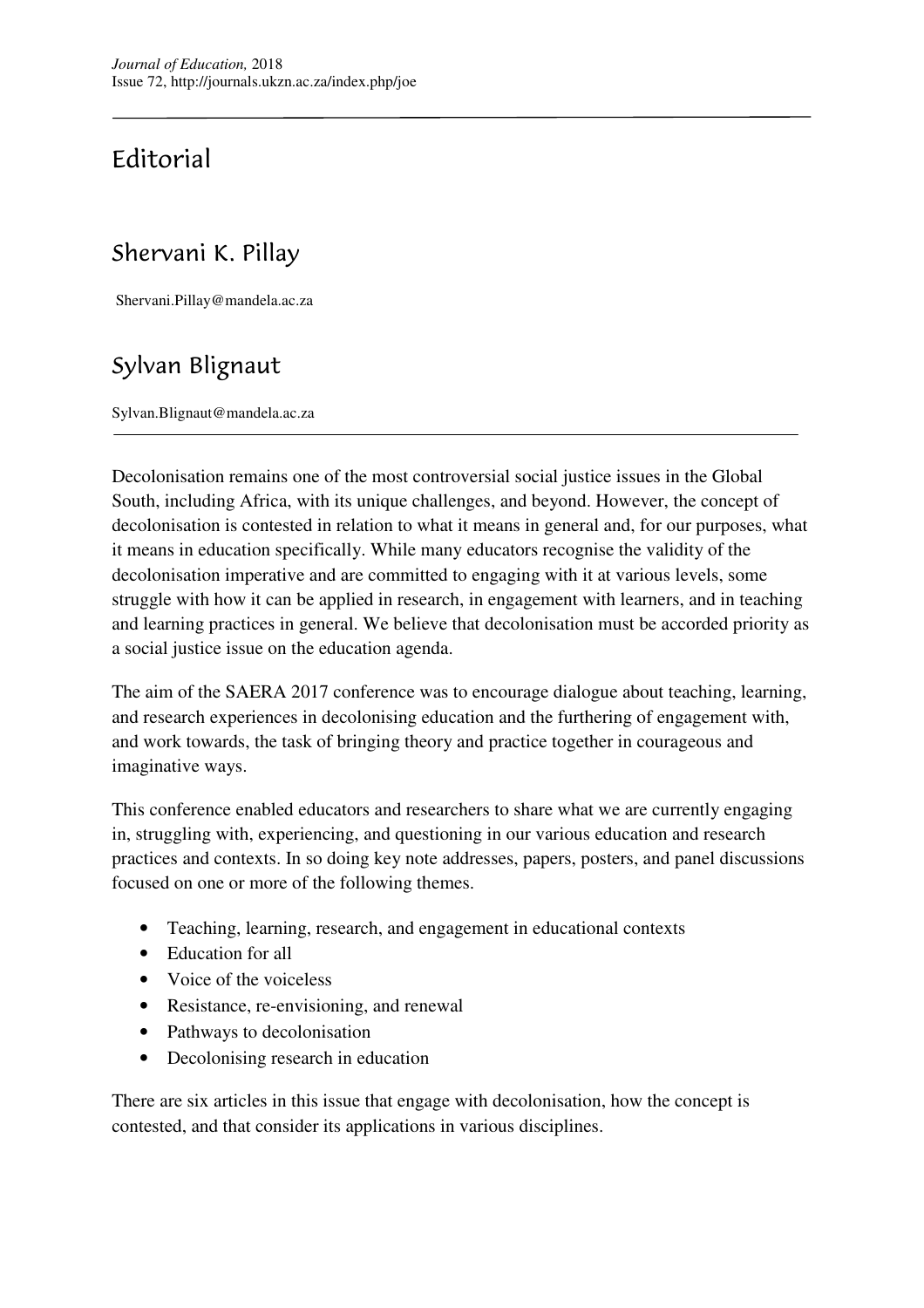The first article is a philosophical piece by Siseko H. Kumalo who uses a decolonial approach to interrogate the emancipatory role of higher education in South Africa today. Using Rawls's Theory of Justice and the Theory of Mutual (in)Fallibility he provides a nuanced critique of the extent to which South African higher education curricula have historically reinforced colonial epistemologies and continue to do so. These theories are also used to interrogate the legitimacy of the Fallist Movement's protest against the erasure and silencing of black voices in higher education institutions. Kumalo concludes that the Fallist Movement mimics the very colonial and masculine epistemological and ontological frameworks that it critiques by silencing and marginalising the voices of dissent in the movement. It is in this context that he is critical of the complete abandonment of historical ways of knowing and doing and argues for a more humanising approach which does not force unanimity but allows, rather, for critical reflection and the generation of ecologies of knowledge.

In their article, Namgamso Mtsatse and Celeste Combrinck make a noteworthy contribution to the decolonisation of language debate. They explain how the dialects of isiXhosa were reduced through colonisation into a single standardised language. This created the perception that isiXhosa is a single, homogenous language. The artificial standardisation of isiXhosa has had, and continues to have, dire consequences for learners who do not speak the officially recognised dialect. This article examines the influence of dialects and code-switching on the numeracy achievements of isiXhosa Grade 1 learners. Mtsatse and Combrinck provide a history of the lexicographical development of African languages in South Africa and foreground the role of language in the decolonisation of education. The findings of this study address the need to research the complexities of African languages and their dialects in the light of what this implies for policy and practice in providing access to education.

Patrick Mweli foregrounds the imperative to decolonize the use of English as the language of teaching and learning (LoLT). He argues that language is inherently social and is therefore inextricably connected not just to epistemic access but, in this case, to the development of African identity, dignity, and culture. He challenges the hegemony of English in education and other contexts and is critical of how the continued use of English as LoLT limits epistemic access and African ways of knowing and calls for an "epistemic decolonial LoLT" or EDLoLT. Mweli examines the lived experiences of Grade Four teachers and their attitudes about the use of English and isiXhosa in their classrooms. His findings indicate that both the teachers and learners struggle with accessing knowledge in general given the prevalence of English as LoLT.

Logamurthie Athiemoolam discusses his use of an arts-based pedagogical approach—dramain-education—to teach a module to third year university students using teaching strategies aligned to the goal of decolonisation in a higher education classroom. He discusses how using a critical performative pedagogy that includes the use of tableaux, improvisation, and role plays fosters counter hegemonic practices that could not only subvert traditional notions of teaching and learning but could also contribute to alternative ways of knowing. Such an approach is also more congruent with constructivist notions of learning, teaching, and knowledge construction in that this particular pedagogical intervention, used here in order to